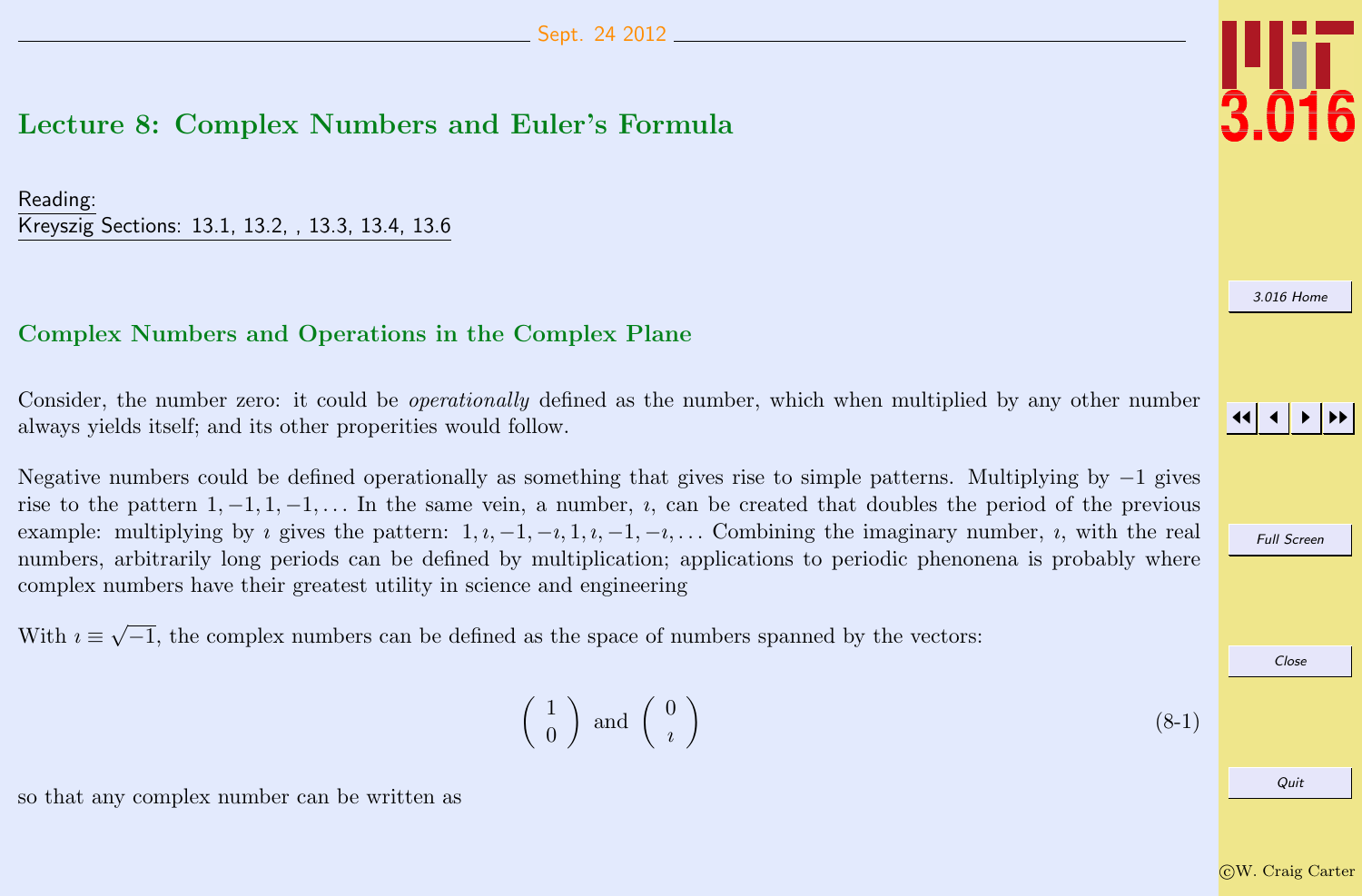

or just simply as

$$
z = x + iy
$$

where x and y are real numbers. Re $z \equiv x$  and Im $z \equiv y$ .





3.016 Home

Quit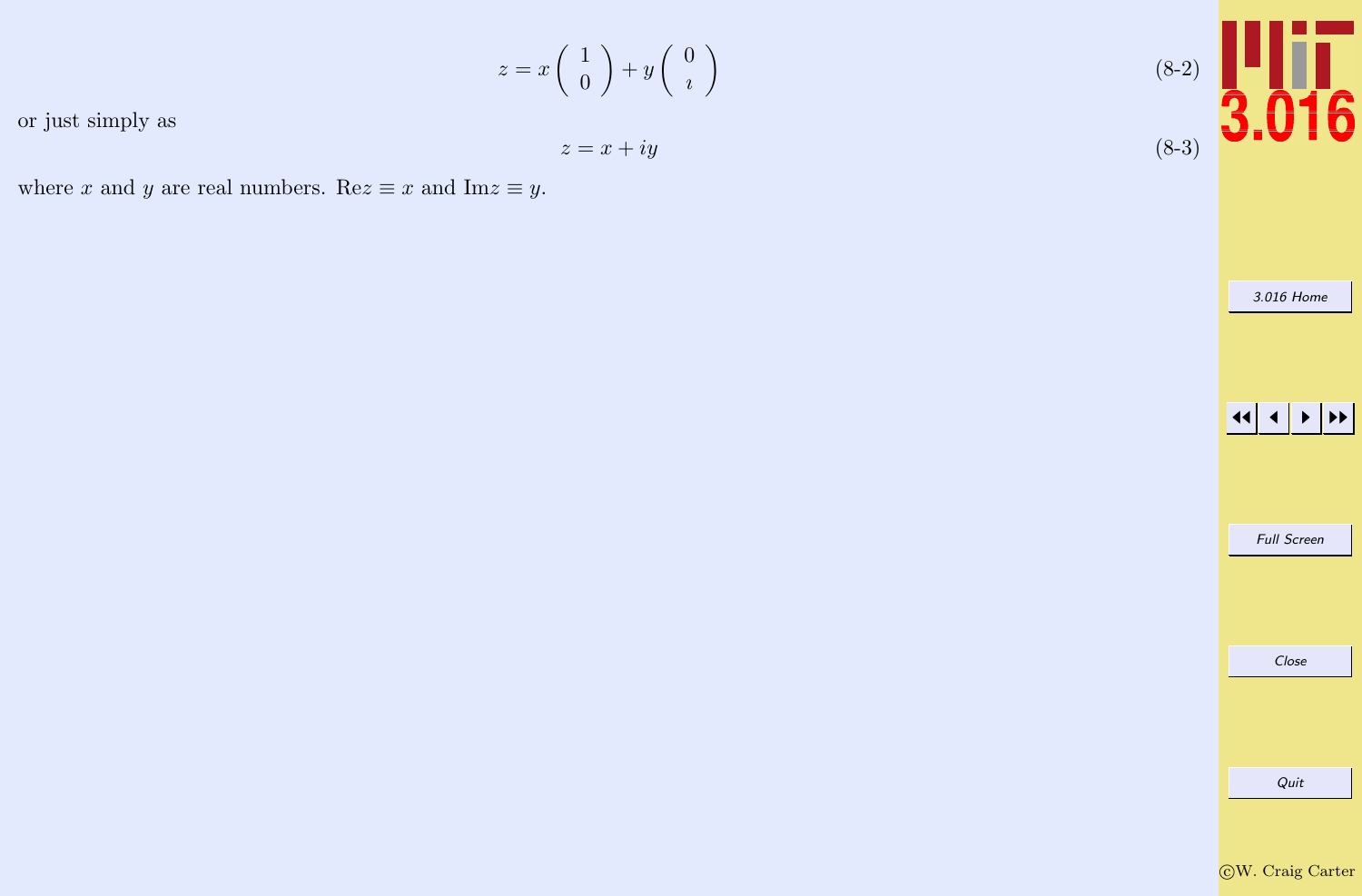<span id="page-2-0"></span>

|                                                                                                                                                                      |                | Lecture 08 MATHEMATICA(R) Example 1                                                                                                                                                                      |                    |
|----------------------------------------------------------------------------------------------------------------------------------------------------------------------|----------------|----------------------------------------------------------------------------------------------------------------------------------------------------------------------------------------------------------|--------------------|
| notebook (non-evaluated)                                                                                                                                             |                | pdf (evaluated, color)<br>pdf (evaluated, b&w)<br>html (evaluated)                                                                                                                                       |                    |
| Operations on complex numbers                                                                                                                                        |                |                                                                                                                                                                                                          |                    |
|                                                                                                                                                                      |                | Straightforward examples of addition, subtraction, multiplication, and division of complex numbers are demonstrated. An example                                                                          |                    |
|                                                                                                                                                                      |                | that demonstrates that MATHEMATICA® doesn't make a priori assumptions about whether a symbol is real or complex. An example                                                                              |                    |
| function that converts a complex number to its polar form is constructed.                                                                                            |                |                                                                                                                                                                                                          |                    |
| $imaginary = Sqrt[-1]$                                                                                                                                               |                |                                                                                                                                                                                                          |                    |
| $(-imaginary)^2$<br>Complex numbers are composed of a real part + an imaginary part                                                                                  | $\overline{2}$ |                                                                                                                                                                                                          |                    |
| $z1 = a + ib;$<br>$z2 = c + id;$                                                                                                                                     | 3              |                                                                                                                                                                                                          |                    |
| compadd = $z1 + z2$ ;                                                                                                                                                | Z              |                                                                                                                                                                                                          | 3.016 Home         |
| compmult = $z1 * z2$ ;                                                                                                                                               | 5              |                                                                                                                                                                                                          |                    |
| Simplify [compmult, $a \in$ Reals &&<br>$b \in$ Reals && c $\in$ Reals && d $\in$ Reals ]                                                                            |                | 1-2: Just like Pi is a mathematical constant, the imaginary number is defined in MATHEMATICA $\circledR$ as<br>something with the properties of $\imath$                                                 |                    |
| Mathematica does not assume that symbols are necessarily real                                                                                                        |                | 3: Here, two numbers that are <i>potentially</i> , but not necessarily complex are defined.                                                                                                              |                    |
| Re [compadd]<br>Im [compadd]                                                                                                                                         |                | 4-5: Addition and multiplication are defined as for any symbol; here the results do not appear to be very<br>interesting <i>because</i> the other symbols could themselves be complex                    |                    |
| However, the Mathematica function ComplexExpand does assume that<br>the variables are real                                                                           |                | 6: And, Simplify doesn't help much even with assumptions.                                                                                                                                                |                    |
| ComplexExpand[Re[compadd]]                                                                                                                                           | 8              | 7: The real and imaginary parts of a complex entity can be extracted with Re and Im. This demon-                                                                                                         |                    |
| ComplexExpand[Im[compadd]]                                                                                                                                           | 9              | strates that MATHEMATICA® hasn't made assumptions about a, b, c, and d.                                                                                                                                  |                    |
| ComplexExpand[Re[z1/z2]]                                                                                                                                             | 10             | 8-12: However, ComplexExpand does make assumptions that symbols are real and, here, demonstrate                                                                                                          | <b>Full Screen</b> |
| ComplexExpand[compmult]                                                                                                                                              | 11             | the rules for addition, multiplication, division, and exponentiation.                                                                                                                                    |                    |
| ComplexExpand[Re[z1^3]]<br>$ComplexExpand[Im[z1^3]]$                                                                                                                 | 12             | 13–16: Abs calculates the magnitude (also known as modulus or absolute value) and Arg calculates the<br>argument (or angle) of a complex number. Here, they are used to define a function ( $Pform$ ) to |                    |
| Function to convert to Polar Form                                                                                                                                    |                | convert and expression to an equivalent polar form of a complex number.                                                                                                                                  |                    |
| $Pform[z] := Abs[z] Exp[iArg[z]]$                                                                                                                                    | 13             |                                                                                                                                                                                                          |                    |
| Note: the function Arg[z] returns an angle in the range $-\pi$ to $\pi$ which<br>measures the inclination of z with respect to the +Re axis in the complex<br>plane. |                |                                                                                                                                                                                                          | Close              |
| Pform[z1]                                                                                                                                                            | 14             |                                                                                                                                                                                                          |                    |
| Pform [z1 /. { $a \rightarrow 2$ , $b \rightarrow -\pi$ }]                                                                                                           | 15             |                                                                                                                                                                                                          |                    |
| ComplexExpand[Pform[z1]]                                                                                                                                             | 16             |                                                                                                                                                                                                          |                    |
|                                                                                                                                                                      |                |                                                                                                                                                                                                          | Quit               |
|                                                                                                                                                                      |                |                                                                                                                                                                                                          |                    |
|                                                                                                                                                                      |                |                                                                                                                                                                                                          |                    |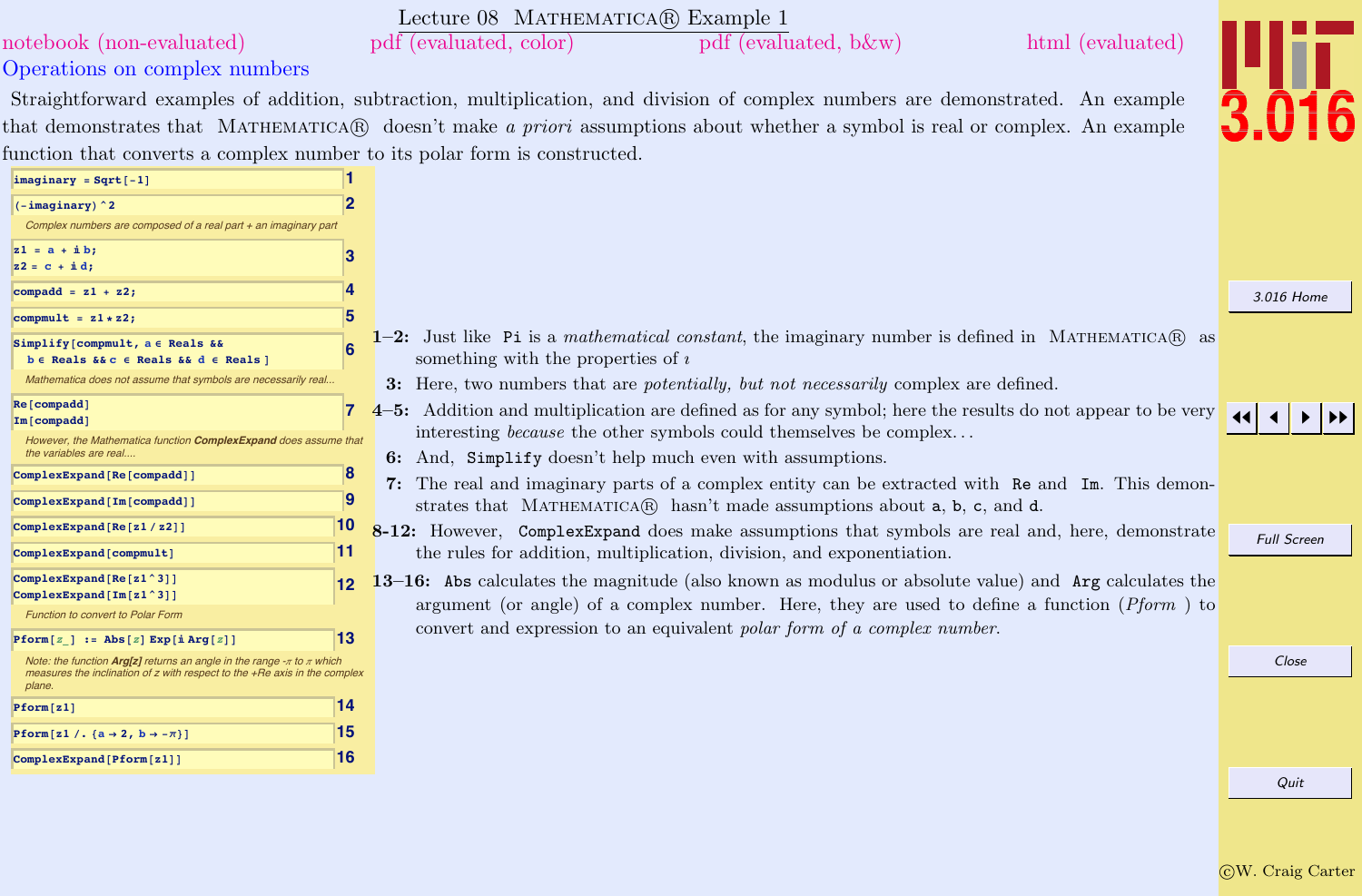#### <span id="page-3-0"></span>Complex Plane and Complex Conjugates

Because the complex basis can be written in terms of the vectors in Equation [8-1,](#page-0-0) it is natural to plot complex numbers in two dimensions—typically these two dimensions are the "complex plane" with  $(0, i)$  associated with the y-axis and  $(1, 0)$ associated with the x-axis.

The reflection of a complex number across the real axis is a useful operation. The image of a reflection across the real axis has some useful qualities and is given a special name—"the complex conjugate."



[3.016 Home](http://pruffle.mit.edu/3.016-2012/)

JJ J I II

Full Screen Close Quit c W. Craig Carter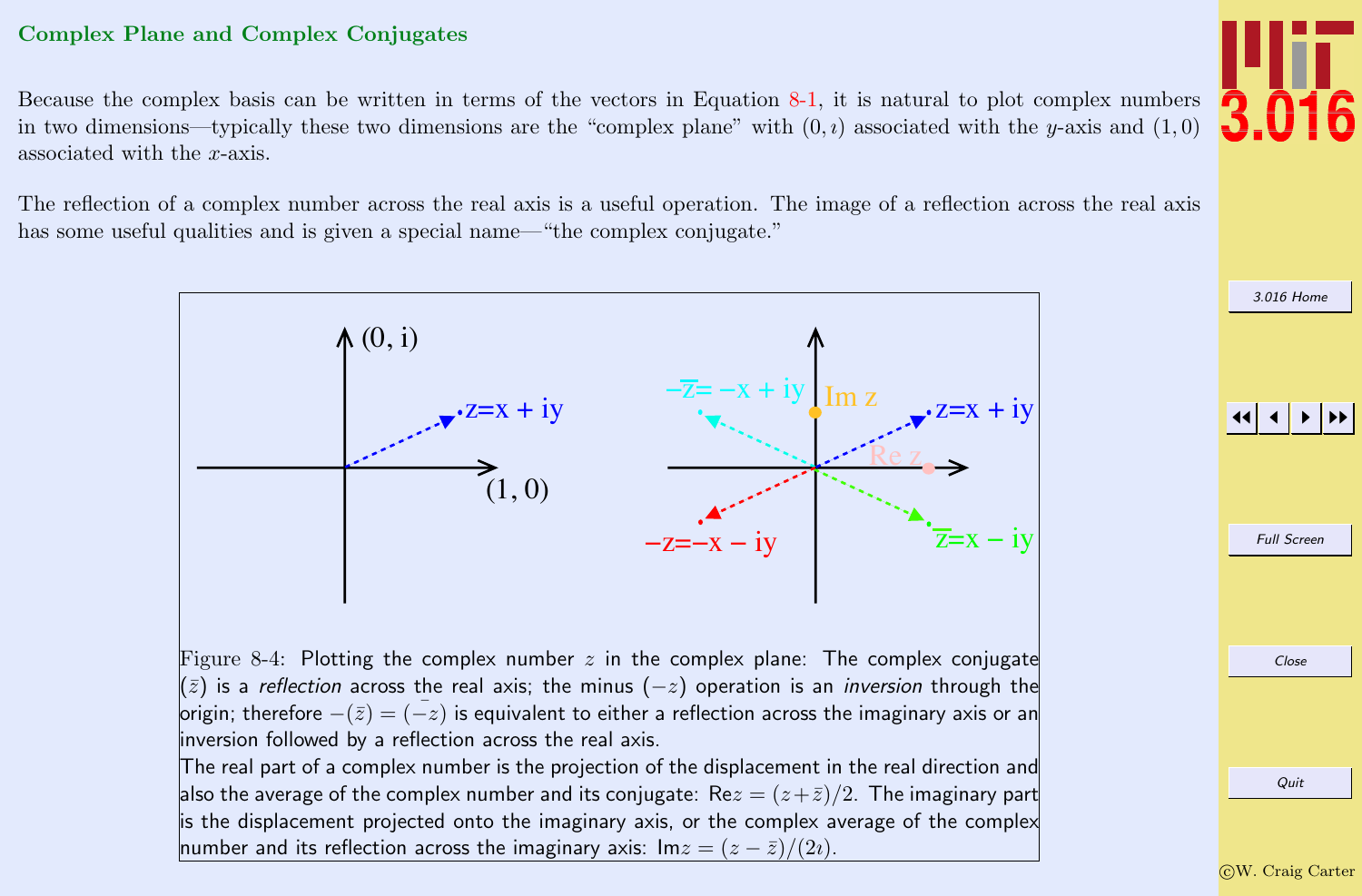### <span id="page-4-0"></span>Polar Form of Complex Numbers

There are physical situations in which a transformation from Cartesian  $(x, y)$  coordinates to polar (or cylindrical) coordinates  $(r, \theta)$  simplifies the algebra that is used to describe the physical problem.

An equivalent coordinate transformation for complex numbers,  $z = x + iy$ , has an analogous simplifying effect for multiplicative operations on complex numbers. It has been demonstrated how the complex conjugate,  $\bar{z}$ , is related to a reflection multiplication is related to a counter-clockwise rotation in the complex plane. Counter-clockwise rotation corresponds to increasing  $\theta$ .

The transformations are:

 $(x, y) \rightarrow (r, \theta) \left\{ x = r \cos \theta \right\}$  $y = r \sin \theta$  $(r, \theta) \rightarrow (x, y) \begin{cases} r = \sqrt{x^2 + y^2} \\ 0 \end{cases}$  $\theta = \arctan \frac{y}{x}$ 

where  $\arctan \in (-\pi, \pi]$ .

#### Multiplication, Division, and Roots in Polar Form

One advantage of the polar complex form is the simplicity of multiplication operations:

DeMoivre's formula:

$$
z^n = r^n(\cos n\theta + i\sin n\theta) \tag{8-5}
$$

$$
\sqrt[n]{z} = \sqrt[n]{z} \left(\cos \frac{\theta + 2k\pi}{n} + i \sin \frac{\theta + 2k\pi}{n}\right) \tag{8-6}
$$

c W. Craig Carter



[3.016 Home](http://pruffle.mit.edu/3.016-2012/)

(8-4)

JJ J I II Full Screen Close Quit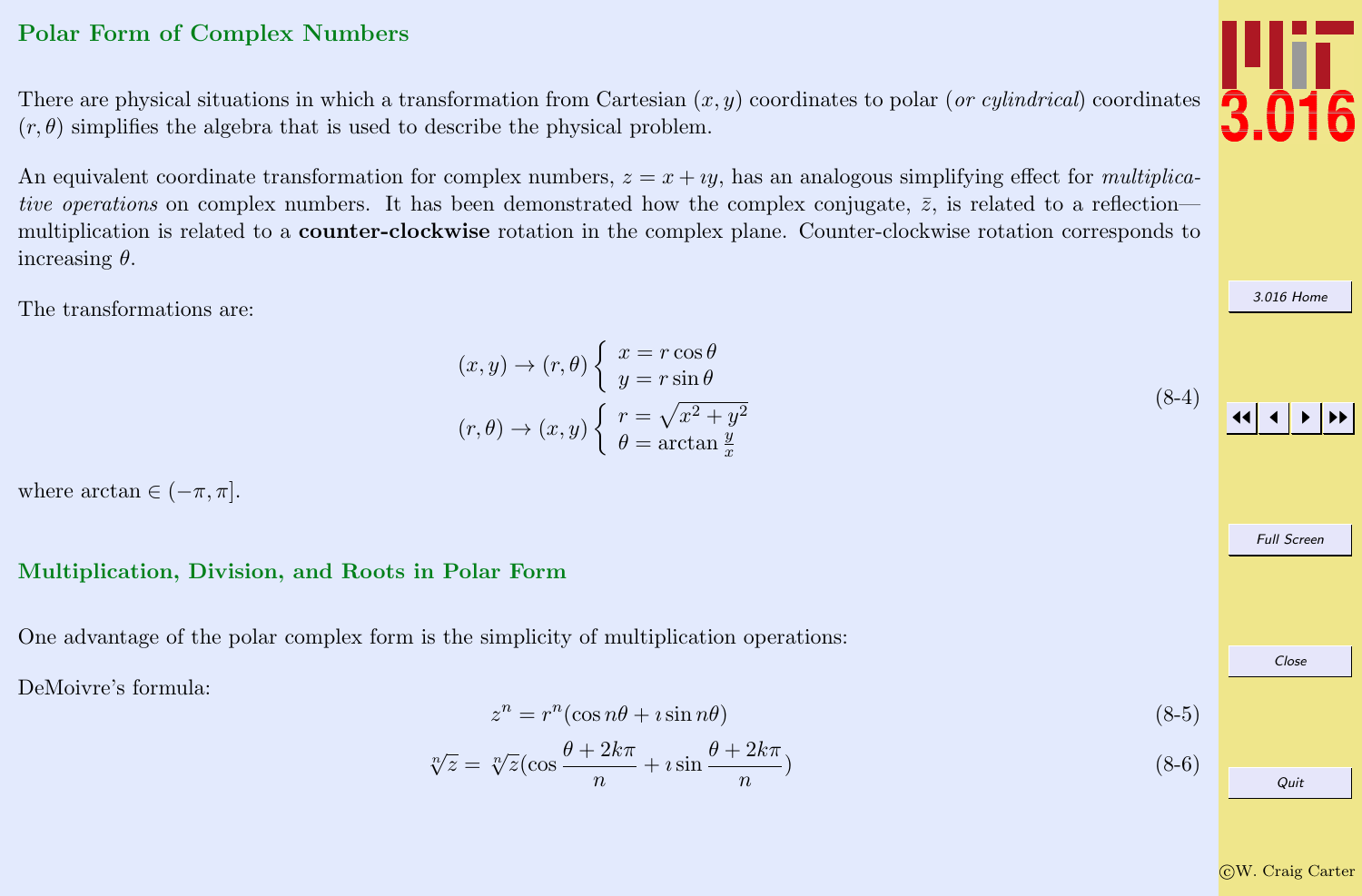<span id="page-5-0"></span>

| notebook (non-evaluated)                                                    |    | Lecture 08 MATHEMATICA(R) Example 2<br>html (evaluated)<br>pdf (evaluated, b&w)<br>pdf (evaluated, color)                   |                    |
|-----------------------------------------------------------------------------|----|-----------------------------------------------------------------------------------------------------------------------------|--------------------|
|                                                                             |    |                                                                                                                             |                    |
| Numerical Properties of Operations on Complex Numbers                       |    |                                                                                                                             |                    |
|                                                                             |    | Several examples demonstrate issues that arise when complex numbers are evaluated numerically.                              |                    |
| ExactlyOne = $Exp[2 \pi i]$                                                 |    |                                                                                                                             |                    |
| NumericallyOne = $Exp[N[2 \pi i]]$                                          | 2  |                                                                                                                             |                    |
| Chop[NumericallyOne]                                                        | з  |                                                                                                                             |                    |
| Round [NumericallyOne]                                                      |    |                                                                                                                             |                    |
| ExactlyI = $Exp[\pi \nightharpoonup 2]$                                     | 5  |                                                                                                                             |                    |
| NumericallyI = $Exp[N[\pi \text{ i} / 2]]$                                  | 6  |                                                                                                                             |                    |
| Round [NumericallyI]                                                        |    |                                                                                                                             |                    |
| Chop[NumericallyI]                                                          | 8  |                                                                                                                             | 3.016 Home         |
| ExactlyOnePlusI =                                                           | 9  | 1: The relationship $e^{2\pi i} = 1$ is exact.                                                                              |                    |
| ComplexExpand $\left[\sqrt{2} \operatorname{Exp}[\pi \pm \sqrt{4}] \right]$ |    | 2: However, $e^{2.0\pi i}$ is numerically 1.                                                                                |                    |
| NumericallyOnePlusI =                                                       | 10 | 3: Chop removes small evalues that are presumed to be the result of numerical imprecision; it operates                      |                    |
| ComplexExpand $\sqrt{2}$ Exp[N[ $\pi$ i/4]]                                 |    | on complex numbers as well.                                                                                                 |                    |
| Chop[NumericallyOnePlusI]                                                   | 11 | 4: Round is useful for mapping a number to a simpler one in its neighborhood (such as the nearest                           |                    |
| Round [NumericallyOnePlusI]                                                 | 12 | integer).                                                                                                                   |                    |
| Round $[1.5 - 3.5 Sqrt[-1]]$                                                | 13 | 5-8: Here, the difference between something that is exactly $\imath$ and is numerically $1.0 \times \imath$ is demonstrated |                    |
| Re[NumericallyOnePlusI]                                                     | 14 | [: 9-15] And, this is similar demostration for $1 + i$ using its polar form as a starting point.                            |                    |
| Im [NumericallyOnePlusI]                                                    | 15 |                                                                                                                             | <b>Full Screen</b> |
|                                                                             |    |                                                                                                                             |                    |
|                                                                             |    |                                                                                                                             |                    |
|                                                                             |    |                                                                                                                             |                    |
|                                                                             |    |                                                                                                                             |                    |

Quit

Close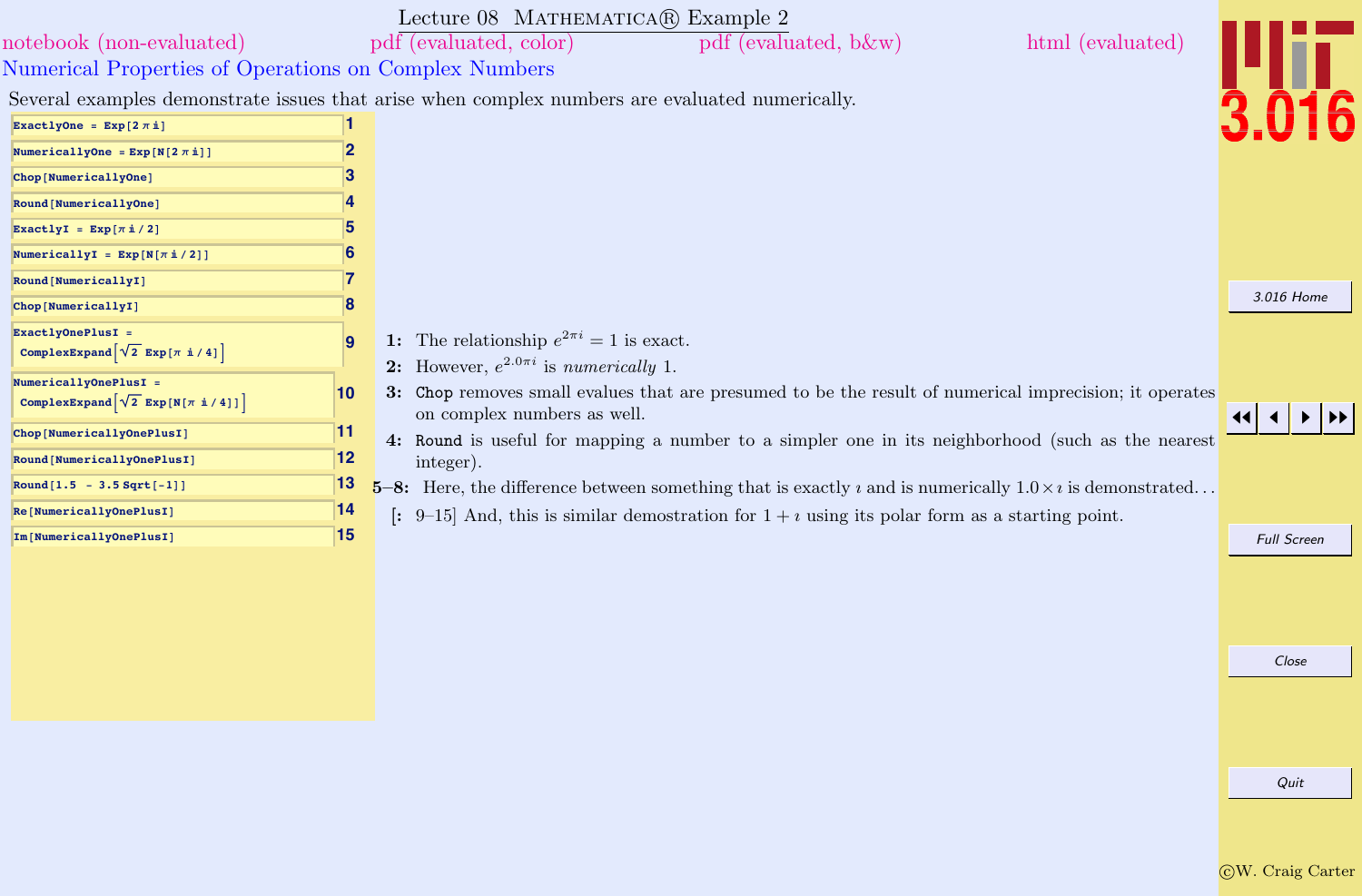#### <span id="page-6-0"></span>Exponentiation and Relations to Trignometric Functions

Exponentiation of a complex number is defined by:

$$
e^z = e^{x+iy} = e^x(\cos y + i\sin y) \tag{8-7}
$$

Exponentiation of a purely imaginary number advances the angle by rotation:

$$
e^{iy} = \cos y + i \sin y \tag{8-8}
$$

combining Eq. 8-8 with Eq. 8-7 gives the particularly useful form:

$$
z = x + iy = re^{i\theta} \tag{8-9}
$$

and the useful relations (obtained simply by considering the complex plane's geometry)

$$
e^{2\pi i} = 1 \quad e^{\pi i} = -1 \quad e^{-\pi i} = -1 \quad e^{\frac{\pi}{2}i} = i \quad e^{-\frac{\pi}{2}i} = -i \tag{8-10}
$$

Subtraction of powers in Eq. 8-8 and generalization gives known relations for trigonometric functions:

$$
\cos z = \frac{e^{iz} + e^{-iz}}{2} \qquad \sin z = \frac{e^{iz} - e^{-iz}}{2i}
$$
  
\n
$$
\cosh z = \frac{e^{z} + e^{-z}}{2} \qquad \sinh z = \frac{e^{z} - e^{-z}}{2}
$$
  
\n
$$
\cos z = \cosh iz \qquad i \sin z = \sinh iz
$$
  
\n
$$
\cos iz = \cosh z \qquad \sin iz = i \sinh z
$$
  
\n(8-11)

### Complex Numbers in Roots to Polynomial Equations

Complex numbers frequently arise when solving for the roots of a polynomial equation. There are many cases in which a model of system's physical behavior depends on whether the roots of a polynomial are real or imaginary, and if the real part is positive. While evaluating the nature of the roots is straightforward conceptually, this often creates difficulties computationally. Frequently, ordered lists of solutions are maintained and the behavior each solution is followed.

c W. Craig Carter

Quit



[3.016 Home](http://pruffle.mit.edu/3.016-2012/)

 $\blacktriangleright\blacktriangleright$ 

Full Screen

Close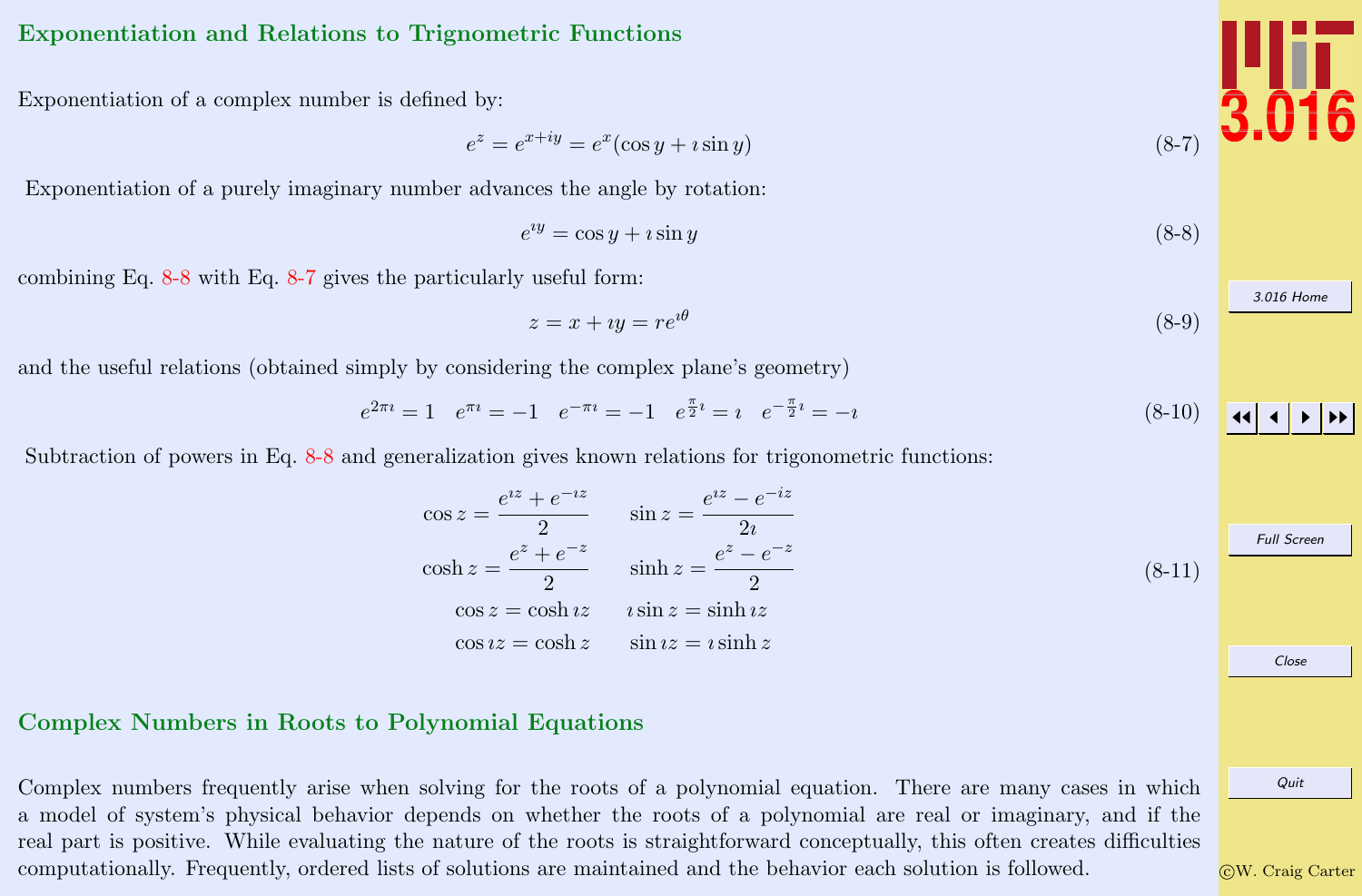<span id="page-7-0"></span>

| pdf (evaluated, color)<br>pdf (evaluated, b&w)<br>html (evaluated)<br>notebook (non-evaluated)<br>Complex Roots of Polynomial Equations<br>Here we construct an artificial example of a model that depends on a single parameter in a quadratic polynomial and illustrate methods<br>sols = Solve $[(x^4 - x^3 + x + 1) = 0, x]$<br>$\overline{\mathbf{2}}$<br>$x / .$ sols<br>3<br>Im[x / . sols]<br>4<br>ComplexExpand[Im[x/.sols]]<br>$1-6$ : Using a prototype fourth order equation, a list of solutions are obtained; the real and imaginary<br>ComplexExpand[Im[x /. sols]] // N<br>parts are computed.<br>6<br>ComplexExpand[Re[x /. sols]] // N<br>7. The above is generalized to a single parameter b in the quartic equation; the conditions that the<br>3.016 Home<br>Generalize the above to a family of solutions.<br>roots are real will be visualized. bsols, the list of solution rule-lists is long and complicated.<br>7<br>bsols = Solve $[(x^4 - x^3 + b*x + 1) = 0, x]$<br>8: First, one must consider the structure of bsols. Dimensions indicates it is a list of four lists, each<br>Dimensions[bsols]<br>8<br>of length 1. Dimensions and Short used together, provides a practical method to observe the<br>Short[bsols, 4]<br>structure of a complicated expression without filling up the screen display.<br>9<br>$SolsbImage = ComplexExpand[Im[x / . bosols ];$<br>9-11: Here, the real and complex parts of each of the solutions is obtained with Re and Im where the<br>Dimensions [SolsbImaq]<br> 10<br>parameter $b$ is assumed to be real via the use of Complex Expand. These may take a long time<br>Short [SolsbImaq [[1]]]<br>to evaluate on some computers.<br>11<br>$SolsbReal = ComplexExpand[Re[x / . bosols]];$<br>12–13: Which of the solutions (i.e., 1,2,3, or 4) is identified by a different color (if Evaluate is used<br>12<br>Plot[Evaluate[SolsbImag], $\{b, -10, 10\}$ ]<br>inside the Plot function). In the first case, MATHEMATICA® 's default indexed colors are used, and<br>Plot[Evaluate[SolsbImag], {b, -10, 10},<br>13<br>in the second case they are set explicitely using Hue in PlotStyle.<br>PlotStyle → Table[{Hue[1 - a / 6]}, {a, 1, 4}]]<br><b>Full Screen</b><br>14: Similarly, the real parts appear to converge to a single value when the imaginary parts (from above)<br>Plot[Evaluate[SolsbReal], {b, -10, 10},<br>14<br>$appear.$<br>PlotStyle → Table [{Hue [1 - a / 6]}, {a, 1, 4}]]<br>15: But, the actual behavior is best illustrated by using Thickness to distinguish superimposed values.<br>Plot[Evaluate[SolsbReal], {b, -10, 10},<br>15<br>PlotStyle $\rightarrow$ Table [{Hue [1 - a / 6],<br>The behavior of real parts of this solution have what is called a <i>pitchfork structure</i> .<br>Thickness $[0.05 - .01 * a]$ , $\{a, 1, 4\}]$<br>16: As of MATHEMATICA( $\mathbb{R}$ ) 6, it is not necessary that the plotted function evaluate to a real value at<br>Plot[Evaluate[x /. bsols],<br>Close<br> 16<br>each point. Now, only those points that evaluate to a real number will be graphed.<br>${b, -10, 10}$ , PlotStyle $\rightarrow$ Thick] |  | Lecture 08 MATHEMATICA(R) Example 3 |  |  |      |  |  |  |  |
|--------------------------------------------------------------------------------------------------------------------------------------------------------------------------------------------------------------------------------------------------------------------------------------------------------------------------------------------------------------------------------------------------------------------------------------------------------------------------------------------------------------------------------------------------------------------------------------------------------------------------------------------------------------------------------------------------------------------------------------------------------------------------------------------------------------------------------------------------------------------------------------------------------------------------------------------------------------------------------------------------------------------------------------------------------------------------------------------------------------------------------------------------------------------------------------------------------------------------------------------------------------------------------------------------------------------------------------------------------------------------------------------------------------------------------------------------------------------------------------------------------------------------------------------------------------------------------------------------------------------------------------------------------------------------------------------------------------------------------------------------------------------------------------------------------------------------------------------------------------------------------------------------------------------------------------------------------------------------------------------------------------------------------------------------------------------------------------------------------------------------------------------------------------------------------------------------------------------------------------------------------------------------------------------------------------------------------------------------------------------------------------------------------------------------------------------------------------------------------------------------------------------------------------------------------------------------------------------------------------------------------------------------------------------------------------------------------------------------------------------------------------------------------------------------------------------------------------------------------------------------------------------------------------------------------------------------------------------------------------------------------------------------------------------------------------------------------------------------------------------------------------------------------|--|-------------------------------------|--|--|------|--|--|--|--|
|                                                                                                                                                                                                                                                                                                                                                                                                                                                                                                                                                                                                                                                                                                                                                                                                                                                                                                                                                                                                                                                                                                                                                                                                                                                                                                                                                                                                                                                                                                                                                                                                                                                                                                                                                                                                                                                                                                                                                                                                                                                                                                                                                                                                                                                                                                                                                                                                                                                                                                                                                                                                                                                                                                                                                                                                                                                                                                                                                                                                                                                                                                                                                        |  |                                     |  |  |      |  |  |  |  |
|                                                                                                                                                                                                                                                                                                                                                                                                                                                                                                                                                                                                                                                                                                                                                                                                                                                                                                                                                                                                                                                                                                                                                                                                                                                                                                                                                                                                                                                                                                                                                                                                                                                                                                                                                                                                                                                                                                                                                                                                                                                                                                                                                                                                                                                                                                                                                                                                                                                                                                                                                                                                                                                                                                                                                                                                                                                                                                                                                                                                                                                                                                                                                        |  |                                     |  |  |      |  |  |  |  |
| to analyze and visualize its roots. Methods to "peek" at the form of long expressions are also demonstrated.                                                                                                                                                                                                                                                                                                                                                                                                                                                                                                                                                                                                                                                                                                                                                                                                                                                                                                                                                                                                                                                                                                                                                                                                                                                                                                                                                                                                                                                                                                                                                                                                                                                                                                                                                                                                                                                                                                                                                                                                                                                                                                                                                                                                                                                                                                                                                                                                                                                                                                                                                                                                                                                                                                                                                                                                                                                                                                                                                                                                                                           |  |                                     |  |  |      |  |  |  |  |
|                                                                                                                                                                                                                                                                                                                                                                                                                                                                                                                                                                                                                                                                                                                                                                                                                                                                                                                                                                                                                                                                                                                                                                                                                                                                                                                                                                                                                                                                                                                                                                                                                                                                                                                                                                                                                                                                                                                                                                                                                                                                                                                                                                                                                                                                                                                                                                                                                                                                                                                                                                                                                                                                                                                                                                                                                                                                                                                                                                                                                                                                                                                                                        |  |                                     |  |  |      |  |  |  |  |
|                                                                                                                                                                                                                                                                                                                                                                                                                                                                                                                                                                                                                                                                                                                                                                                                                                                                                                                                                                                                                                                                                                                                                                                                                                                                                                                                                                                                                                                                                                                                                                                                                                                                                                                                                                                                                                                                                                                                                                                                                                                                                                                                                                                                                                                                                                                                                                                                                                                                                                                                                                                                                                                                                                                                                                                                                                                                                                                                                                                                                                                                                                                                                        |  |                                     |  |  |      |  |  |  |  |
|                                                                                                                                                                                                                                                                                                                                                                                                                                                                                                                                                                                                                                                                                                                                                                                                                                                                                                                                                                                                                                                                                                                                                                                                                                                                                                                                                                                                                                                                                                                                                                                                                                                                                                                                                                                                                                                                                                                                                                                                                                                                                                                                                                                                                                                                                                                                                                                                                                                                                                                                                                                                                                                                                                                                                                                                                                                                                                                                                                                                                                                                                                                                                        |  |                                     |  |  |      |  |  |  |  |
|                                                                                                                                                                                                                                                                                                                                                                                                                                                                                                                                                                                                                                                                                                                                                                                                                                                                                                                                                                                                                                                                                                                                                                                                                                                                                                                                                                                                                                                                                                                                                                                                                                                                                                                                                                                                                                                                                                                                                                                                                                                                                                                                                                                                                                                                                                                                                                                                                                                                                                                                                                                                                                                                                                                                                                                                                                                                                                                                                                                                                                                                                                                                                        |  |                                     |  |  |      |  |  |  |  |
|                                                                                                                                                                                                                                                                                                                                                                                                                                                                                                                                                                                                                                                                                                                                                                                                                                                                                                                                                                                                                                                                                                                                                                                                                                                                                                                                                                                                                                                                                                                                                                                                                                                                                                                                                                                                                                                                                                                                                                                                                                                                                                                                                                                                                                                                                                                                                                                                                                                                                                                                                                                                                                                                                                                                                                                                                                                                                                                                                                                                                                                                                                                                                        |  |                                     |  |  |      |  |  |  |  |
|                                                                                                                                                                                                                                                                                                                                                                                                                                                                                                                                                                                                                                                                                                                                                                                                                                                                                                                                                                                                                                                                                                                                                                                                                                                                                                                                                                                                                                                                                                                                                                                                                                                                                                                                                                                                                                                                                                                                                                                                                                                                                                                                                                                                                                                                                                                                                                                                                                                                                                                                                                                                                                                                                                                                                                                                                                                                                                                                                                                                                                                                                                                                                        |  |                                     |  |  |      |  |  |  |  |
|                                                                                                                                                                                                                                                                                                                                                                                                                                                                                                                                                                                                                                                                                                                                                                                                                                                                                                                                                                                                                                                                                                                                                                                                                                                                                                                                                                                                                                                                                                                                                                                                                                                                                                                                                                                                                                                                                                                                                                                                                                                                                                                                                                                                                                                                                                                                                                                                                                                                                                                                                                                                                                                                                                                                                                                                                                                                                                                                                                                                                                                                                                                                                        |  |                                     |  |  |      |  |  |  |  |
|                                                                                                                                                                                                                                                                                                                                                                                                                                                                                                                                                                                                                                                                                                                                                                                                                                                                                                                                                                                                                                                                                                                                                                                                                                                                                                                                                                                                                                                                                                                                                                                                                                                                                                                                                                                                                                                                                                                                                                                                                                                                                                                                                                                                                                                                                                                                                                                                                                                                                                                                                                                                                                                                                                                                                                                                                                                                                                                                                                                                                                                                                                                                                        |  |                                     |  |  |      |  |  |  |  |
|                                                                                                                                                                                                                                                                                                                                                                                                                                                                                                                                                                                                                                                                                                                                                                                                                                                                                                                                                                                                                                                                                                                                                                                                                                                                                                                                                                                                                                                                                                                                                                                                                                                                                                                                                                                                                                                                                                                                                                                                                                                                                                                                                                                                                                                                                                                                                                                                                                                                                                                                                                                                                                                                                                                                                                                                                                                                                                                                                                                                                                                                                                                                                        |  |                                     |  |  |      |  |  |  |  |
|                                                                                                                                                                                                                                                                                                                                                                                                                                                                                                                                                                                                                                                                                                                                                                                                                                                                                                                                                                                                                                                                                                                                                                                                                                                                                                                                                                                                                                                                                                                                                                                                                                                                                                                                                                                                                                                                                                                                                                                                                                                                                                                                                                                                                                                                                                                                                                                                                                                                                                                                                                                                                                                                                                                                                                                                                                                                                                                                                                                                                                                                                                                                                        |  |                                     |  |  |      |  |  |  |  |
|                                                                                                                                                                                                                                                                                                                                                                                                                                                                                                                                                                                                                                                                                                                                                                                                                                                                                                                                                                                                                                                                                                                                                                                                                                                                                                                                                                                                                                                                                                                                                                                                                                                                                                                                                                                                                                                                                                                                                                                                                                                                                                                                                                                                                                                                                                                                                                                                                                                                                                                                                                                                                                                                                                                                                                                                                                                                                                                                                                                                                                                                                                                                                        |  |                                     |  |  |      |  |  |  |  |
|                                                                                                                                                                                                                                                                                                                                                                                                                                                                                                                                                                                                                                                                                                                                                                                                                                                                                                                                                                                                                                                                                                                                                                                                                                                                                                                                                                                                                                                                                                                                                                                                                                                                                                                                                                                                                                                                                                                                                                                                                                                                                                                                                                                                                                                                                                                                                                                                                                                                                                                                                                                                                                                                                                                                                                                                                                                                                                                                                                                                                                                                                                                                                        |  |                                     |  |  |      |  |  |  |  |
|                                                                                                                                                                                                                                                                                                                                                                                                                                                                                                                                                                                                                                                                                                                                                                                                                                                                                                                                                                                                                                                                                                                                                                                                                                                                                                                                                                                                                                                                                                                                                                                                                                                                                                                                                                                                                                                                                                                                                                                                                                                                                                                                                                                                                                                                                                                                                                                                                                                                                                                                                                                                                                                                                                                                                                                                                                                                                                                                                                                                                                                                                                                                                        |  |                                     |  |  |      |  |  |  |  |
|                                                                                                                                                                                                                                                                                                                                                                                                                                                                                                                                                                                                                                                                                                                                                                                                                                                                                                                                                                                                                                                                                                                                                                                                                                                                                                                                                                                                                                                                                                                                                                                                                                                                                                                                                                                                                                                                                                                                                                                                                                                                                                                                                                                                                                                                                                                                                                                                                                                                                                                                                                                                                                                                                                                                                                                                                                                                                                                                                                                                                                                                                                                                                        |  |                                     |  |  |      |  |  |  |  |
|                                                                                                                                                                                                                                                                                                                                                                                                                                                                                                                                                                                                                                                                                                                                                                                                                                                                                                                                                                                                                                                                                                                                                                                                                                                                                                                                                                                                                                                                                                                                                                                                                                                                                                                                                                                                                                                                                                                                                                                                                                                                                                                                                                                                                                                                                                                                                                                                                                                                                                                                                                                                                                                                                                                                                                                                                                                                                                                                                                                                                                                                                                                                                        |  |                                     |  |  |      |  |  |  |  |
|                                                                                                                                                                                                                                                                                                                                                                                                                                                                                                                                                                                                                                                                                                                                                                                                                                                                                                                                                                                                                                                                                                                                                                                                                                                                                                                                                                                                                                                                                                                                                                                                                                                                                                                                                                                                                                                                                                                                                                                                                                                                                                                                                                                                                                                                                                                                                                                                                                                                                                                                                                                                                                                                                                                                                                                                                                                                                                                                                                                                                                                                                                                                                        |  |                                     |  |  |      |  |  |  |  |
|                                                                                                                                                                                                                                                                                                                                                                                                                                                                                                                                                                                                                                                                                                                                                                                                                                                                                                                                                                                                                                                                                                                                                                                                                                                                                                                                                                                                                                                                                                                                                                                                                                                                                                                                                                                                                                                                                                                                                                                                                                                                                                                                                                                                                                                                                                                                                                                                                                                                                                                                                                                                                                                                                                                                                                                                                                                                                                                                                                                                                                                                                                                                                        |  |                                     |  |  |      |  |  |  |  |
|                                                                                                                                                                                                                                                                                                                                                                                                                                                                                                                                                                                                                                                                                                                                                                                                                                                                                                                                                                                                                                                                                                                                                                                                                                                                                                                                                                                                                                                                                                                                                                                                                                                                                                                                                                                                                                                                                                                                                                                                                                                                                                                                                                                                                                                                                                                                                                                                                                                                                                                                                                                                                                                                                                                                                                                                                                                                                                                                                                                                                                                                                                                                                        |  |                                     |  |  |      |  |  |  |  |
|                                                                                                                                                                                                                                                                                                                                                                                                                                                                                                                                                                                                                                                                                                                                                                                                                                                                                                                                                                                                                                                                                                                                                                                                                                                                                                                                                                                                                                                                                                                                                                                                                                                                                                                                                                                                                                                                                                                                                                                                                                                                                                                                                                                                                                                                                                                                                                                                                                                                                                                                                                                                                                                                                                                                                                                                                                                                                                                                                                                                                                                                                                                                                        |  |                                     |  |  |      |  |  |  |  |
|                                                                                                                                                                                                                                                                                                                                                                                                                                                                                                                                                                                                                                                                                                                                                                                                                                                                                                                                                                                                                                                                                                                                                                                                                                                                                                                                                                                                                                                                                                                                                                                                                                                                                                                                                                                                                                                                                                                                                                                                                                                                                                                                                                                                                                                                                                                                                                                                                                                                                                                                                                                                                                                                                                                                                                                                                                                                                                                                                                                                                                                                                                                                                        |  |                                     |  |  |      |  |  |  |  |
|                                                                                                                                                                                                                                                                                                                                                                                                                                                                                                                                                                                                                                                                                                                                                                                                                                                                                                                                                                                                                                                                                                                                                                                                                                                                                                                                                                                                                                                                                                                                                                                                                                                                                                                                                                                                                                                                                                                                                                                                                                                                                                                                                                                                                                                                                                                                                                                                                                                                                                                                                                                                                                                                                                                                                                                                                                                                                                                                                                                                                                                                                                                                                        |  |                                     |  |  |      |  |  |  |  |
|                                                                                                                                                                                                                                                                                                                                                                                                                                                                                                                                                                                                                                                                                                                                                                                                                                                                                                                                                                                                                                                                                                                                                                                                                                                                                                                                                                                                                                                                                                                                                                                                                                                                                                                                                                                                                                                                                                                                                                                                                                                                                                                                                                                                                                                                                                                                                                                                                                                                                                                                                                                                                                                                                                                                                                                                                                                                                                                                                                                                                                                                                                                                                        |  |                                     |  |  |      |  |  |  |  |
|                                                                                                                                                                                                                                                                                                                                                                                                                                                                                                                                                                                                                                                                                                                                                                                                                                                                                                                                                                                                                                                                                                                                                                                                                                                                                                                                                                                                                                                                                                                                                                                                                                                                                                                                                                                                                                                                                                                                                                                                                                                                                                                                                                                                                                                                                                                                                                                                                                                                                                                                                                                                                                                                                                                                                                                                                                                                                                                                                                                                                                                                                                                                                        |  |                                     |  |  | Quit |  |  |  |  |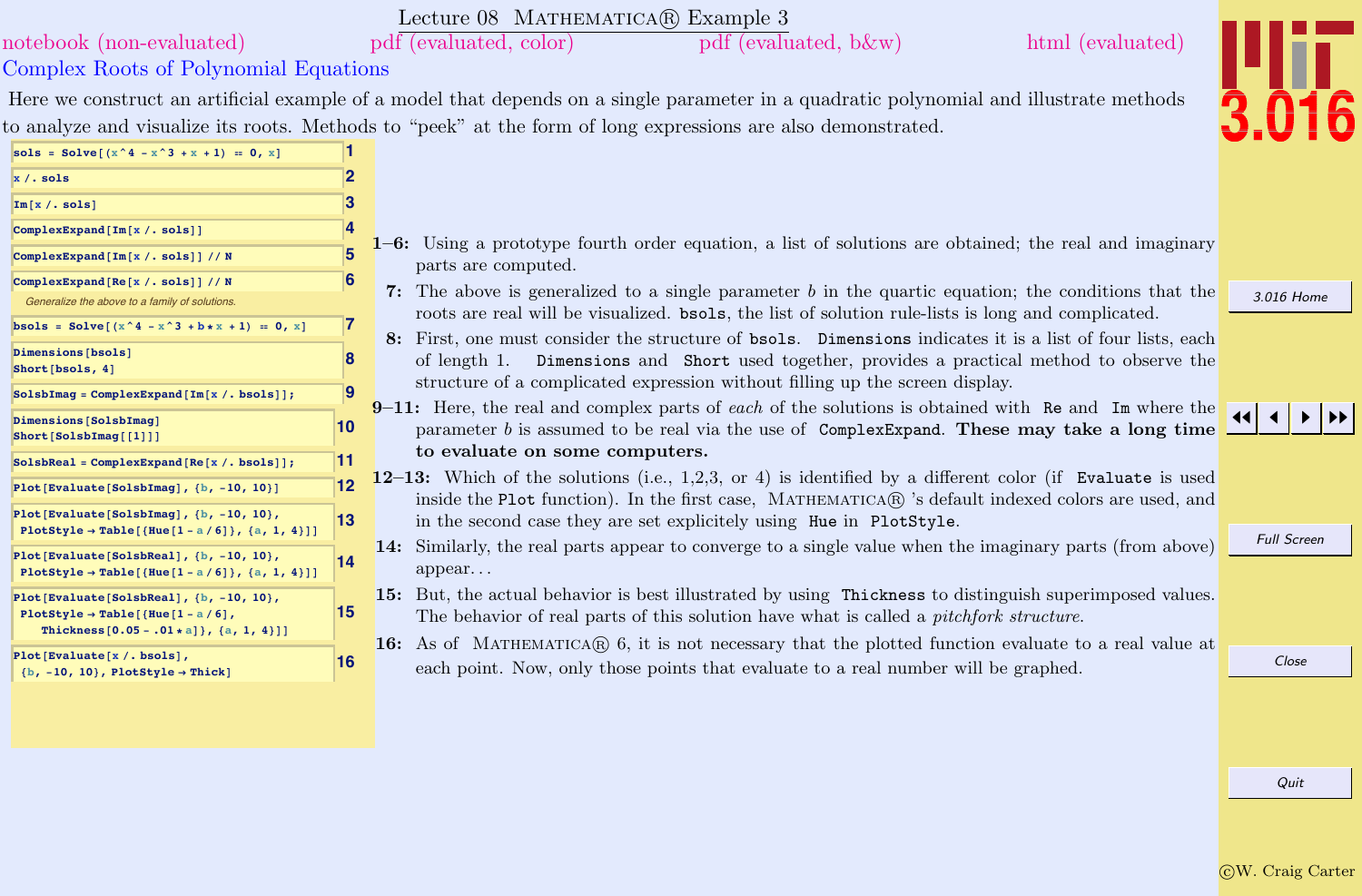# Index

Abs,  $112$ Arg , [112](#page-2-0)

Chop , [115](#page-5-0) complex conjugate, [113](#page-3-0) complex numbers opearations on polar representation, [114](#page-4-0) operations on, [112](#page-2-0) polar representation, [114](#page-4-0) raising to a power, [116](#page-6-0) geometrical interpretation, [116](#page-6-0) relations to trignometric functions, [116](#page-6-0) spanning vectors for, [110](#page-0-0) complex plane, [113](#page-3-0) complex roots to polynomial equations examples, [117](#page-7-0) complex values in plots, [117](#page-7-0) ComplexExpand, [112](#page-2-0), [117](#page-7-0) conjugation as a reflection in the complex plane, [113](#page-3-0)

DeMoivre's formula, [114](#page-4-0) Dimensions , [117](#page-7-0)

Evaluate , [117](#page-7-0) Example function Pform, [112](#page-2-0)

Hue , [117](#page-7-0)

Pi , [112](#page-2-0)

#### Im , [112](#page-2-0) , [117](#page-7-0)

Mathematica function Abs, [112](#page-2-0) Arg, [112](#page-2-0) Chop, [115](#page-5-0) ComplexExpand, [112](#page-2-0) , [117](#page-7-0) Dimensions, [117](#page-7-0) Evaluate, [117](#page-7-0) Hue, [117](#page-7-0) Im, [112](#page-2-0) , [117](#page-7-0) Pi, [112](#page-2-0) PlotStyle, [117](#page-7-0) Re, [112](#page-2-0) , [117](#page-7-0) Round, [115](#page-5-0) Short, [117](#page-7-0) Simplify, [112](#page-2-0) Thickness, [117](#page-7-0) mathematical constant, [112](#page-2-0) numerical precision examples with complex numbers, [115](#page-5-0) operations on complex numbers, [112](#page-2-0) peeking at very long expressions, [117](#page-7-0) Pform , [112](#page-2-0)



| 3.016 Home         |
|--------------------|
|                    |
| <b>Full Screen</b> |
|                    |
| Close              |
| Quit               |

c W. Craig Carter